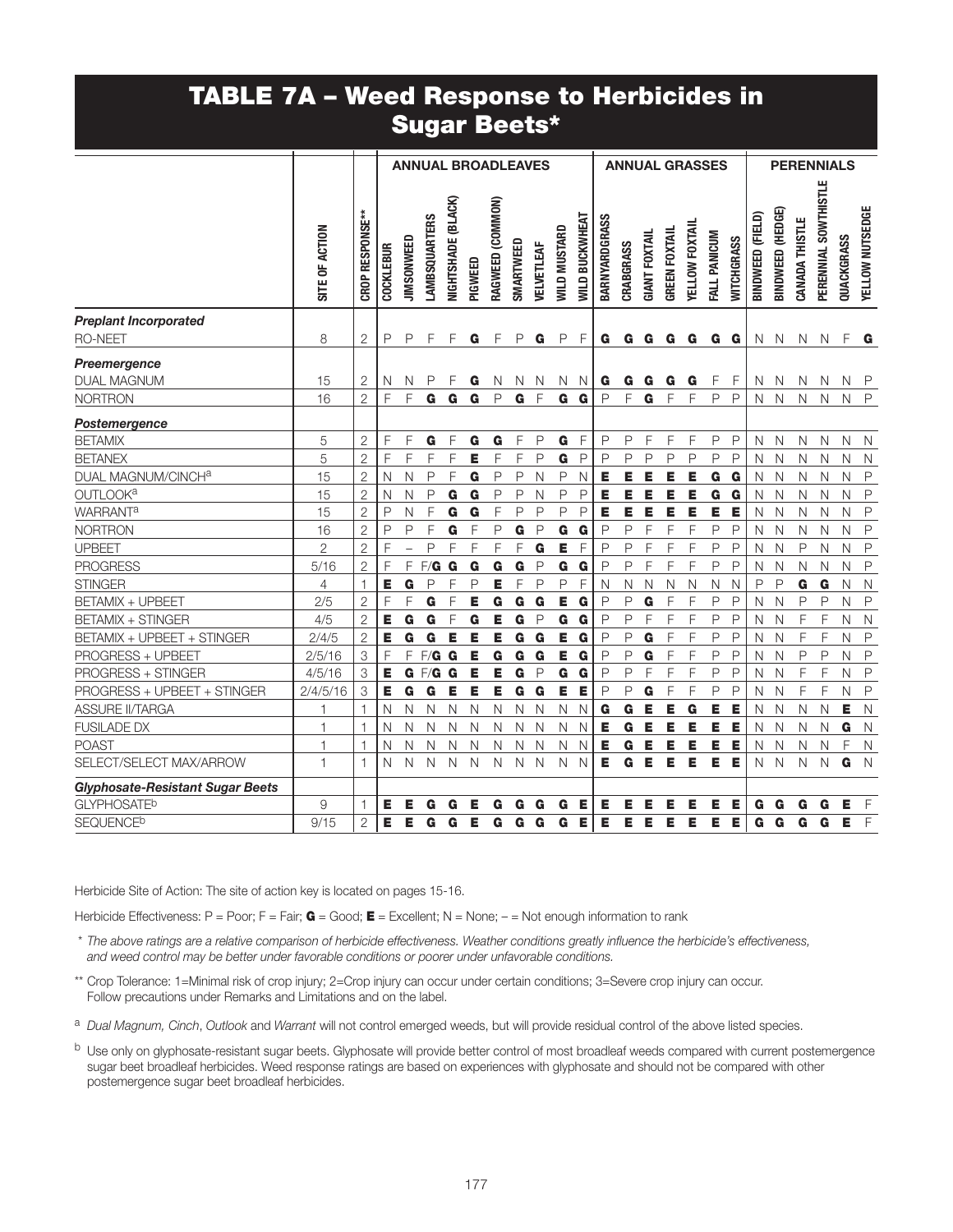# TABLE 7B – Sugar Beet Herbicides – Remarks and Limitations

### Sugar Beets – Preplant Incorporated

| <b>Weed Controlled</b> | <b>Herbicide</b>      | Rate Ib/A<br>a.i. | <b>Formulation/A</b> | <b>Remarks and Limitations</b>                                                                                                                                                                                                                                                                                                                                                                                                                                                                                                                                                                                                                                                                  |
|------------------------|-----------------------|-------------------|----------------------|-------------------------------------------------------------------------------------------------------------------------------------------------------------------------------------------------------------------------------------------------------------------------------------------------------------------------------------------------------------------------------------------------------------------------------------------------------------------------------------------------------------------------------------------------------------------------------------------------------------------------------------------------------------------------------------------------|
| Annual grasses         | cycloate<br>(Ro-Neet) | 3                 | $2$ at $6L$          | • Refer to Table 7A for weed control and crop tolerance<br>ratings.<br>• Incorporate immediately to 2-3 inches.<br>• DO NOT apply Nortron preemergence.<br>• Injury can occur when Betamix, Betanex, or Progress is<br>applied at standard rates prior to 6-leaf sugar beets if<br>Ro-Neet was applied.<br>• The risk of injury is reduced if Betamix, Betanex, or Progress<br>is applied at micro- or split-application rates.<br>• Ro-Neet can be applied preplant incorporated prior to<br>postemergence glyphosate applications in glyphosate-<br>resistant sugar beet.<br>• Ro-Neet provides good velvetleaf suppression.<br>• Refer to label and Table 12 for crop rotation restrictions. |

### Sugar Beets – Preemergence

| <b>Weed Controlled</b>                                | <b>Herbicide</b>               | Rate Ib/A<br>a.i. | <b>Formulation/A</b> | <b>Remarks and Limitations</b>                                                                                                                                                                                                                                                                                                                                                                                                                                                                                                                                                                                                                                                                                                                                                                                                                                                                                     |
|-------------------------------------------------------|--------------------------------|-------------------|----------------------|--------------------------------------------------------------------------------------------------------------------------------------------------------------------------------------------------------------------------------------------------------------------------------------------------------------------------------------------------------------------------------------------------------------------------------------------------------------------------------------------------------------------------------------------------------------------------------------------------------------------------------------------------------------------------------------------------------------------------------------------------------------------------------------------------------------------------------------------------------------------------------------------------------------------|
| <b>Annual grasses</b><br>Waterhemp<br><b>Pigweeds</b> | s-metolachlor<br>(Dual Magnum) | 0.48              | 0.5 pt 7.62L         | • Refer to Table 7A for weed control and crop tolerance<br>ratings.<br>• Dual Magnum has a special local needs 24(c) registration<br>for preemergence applications of a reduced rate of 0.5<br>pt/A to provide some initial control of glyphosate-resistant<br>waterhemp and Palmer amaranth (pigweed species).<br>• Additional application(s) of Dual Magnum, Outlook,<br>or Warrant will be needed postemergence to provide<br>overlapping residual control of pigweed species.<br>• Higher rates of Dual Magnum applied preemergence have<br>resulted in reduced sugarbeet stands under cold-wet<br>conditions.<br>• By using this product preemergence you assume all potential<br>risk of crop injury.<br>• DO NOT apply more than 2.66 pt/A of Dual Magnum<br>postemergence or more than 4 pt/A total from all<br>applications in a season.<br>• Refer to label and Table 12 for crop rotation restrictions. |
| <b>Annual broadleaves</b>                             | ethofumesate<br>(Nortron)      | 1.5               | 3 pt 4SC             | • Refer to Table 7A for weed control and crop tolerance<br>ratings.<br>• Nortron will provide some suppression of annual grasses.<br>• Increase Nortron rate to 4 pt/A on clay soils if weed pressure<br>is heavy.<br>• Nortron can be applied preemergence prior to post-<br>emergence glyphosate applications in glyphosate-resistant<br>sugar beet.<br>• The rotation interval is reduced to 6 months if less than<br>12 oz/A is applied.<br>• Refer to label and Table 12 for crop rotation restrictions.                                                                                                                                                                                                                                                                                                                                                                                                      |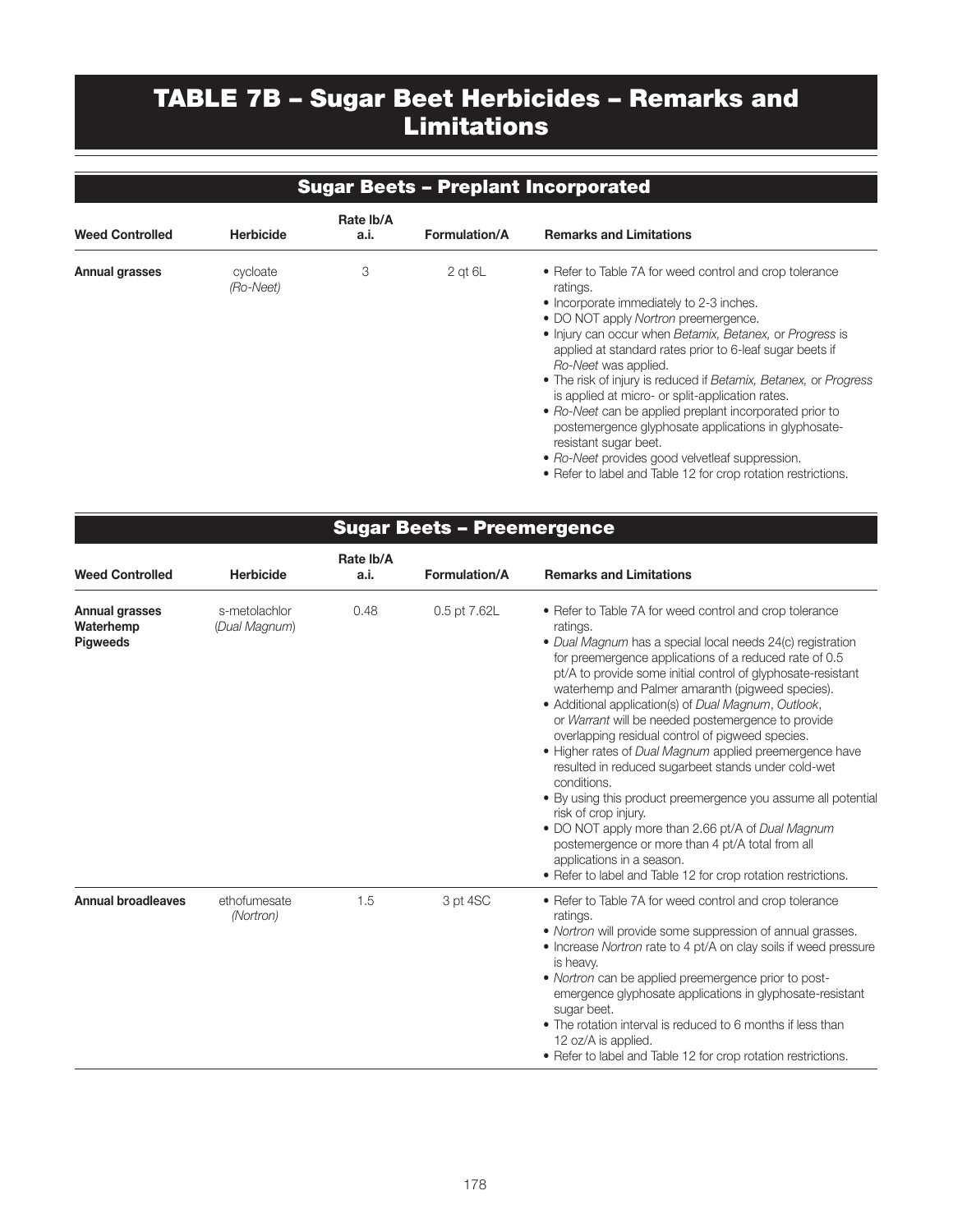## Sugar Beets – Micro-Rate Postemergence

|                           |                                                             | Rate Ib/A        |                                               |                                                                                                                                                                                                                                                                                                                                                                                                                                                                                                                                                                                                                                                                                                                                                                                                                                                                                                                                                                                                                                                                                                                                                                                                                                                                                                                                                                                                            |  |  |  |
|---------------------------|-------------------------------------------------------------|------------------|-----------------------------------------------|------------------------------------------------------------------------------------------------------------------------------------------------------------------------------------------------------------------------------------------------------------------------------------------------------------------------------------------------------------------------------------------------------------------------------------------------------------------------------------------------------------------------------------------------------------------------------------------------------------------------------------------------------------------------------------------------------------------------------------------------------------------------------------------------------------------------------------------------------------------------------------------------------------------------------------------------------------------------------------------------------------------------------------------------------------------------------------------------------------------------------------------------------------------------------------------------------------------------------------------------------------------------------------------------------------------------------------------------------------------------------------------------------------|--|--|--|
| <b>Weed Controlled</b>    | <b>Herbicide</b>                                            | a.i.             | <b>Formulation/A</b>                          | <b>Remarks and Limitations</b>                                                                                                                                                                                                                                                                                                                                                                                                                                                                                                                                                                                                                                                                                                                                                                                                                                                                                                                                                                                                                                                                                                                                                                                                                                                                                                                                                                             |  |  |  |
| <b>Annual broadleaves</b> | desmedipham +<br>phenmedipham<br>(Betamix)                  | 0.08             | 8 oz 1.3L                                     | • Refer to Table 7A for weed control and crop tolerance<br>ratings.<br>• Micro-rate applications may be applied to sugar beets                                                                                                                                                                                                                                                                                                                                                                                                                                                                                                                                                                                                                                                                                                                                                                                                                                                                                                                                                                                                                                                                                                                                                                                                                                                                             |  |  |  |
|                           | $^{+}$<br>triflusulfuron methyl<br>(UpBeet)                 | $^{+}$<br>0.0039 | $^{+}$<br>0.125 oz 50WG                       | at any growth stage. TIME THE FIRST MICRO-RATE<br>application when weeds are less than 0.125 inch tall. This<br>can be as early as 14 days after sugar beet planting.                                                                                                                                                                                                                                                                                                                                                                                                                                                                                                                                                                                                                                                                                                                                                                                                                                                                                                                                                                                                                                                                                                                                                                                                                                      |  |  |  |
|                           | $^{+}$<br>clopyralid<br>(Stinger)                           | $^{+}$<br>0.0235 | $+$<br>1 oz 3L                                | • Make the second micro-rate application when emerging<br>weeds are less than 0.125 inch tall. This will be 5-14<br>days later, depending on temperature and moisture.                                                                                                                                                                                                                                                                                                                                                                                                                                                                                                                                                                                                                                                                                                                                                                                                                                                                                                                                                                                                                                                                                                                                                                                                                                     |  |  |  |
|                           | $^{+}$<br>methylated seed oil                               |                  | $^{+}$<br>1.5%<br><b>AND</b><br><b>REPEAT</b> | • Continue TIMELY micro-rate applications (usually every<br>7 days) as needed until beet canopy closure.<br>• Reduce the number of micro-rate applications and minimize<br>sugar beet injury by timing micro-rate applications<br>using growing degree-days. See the next section on<br>TIMING MICRO-RATE APPLICATIONS USING GROWING<br>DEGREE-DAYS (GDD).<br>• The Betamix rate may be increased up to 12 oz/A when<br>sugar beets are in the cotyledon to 4-leaf growth stage, and<br>increased up to 16 oz/A if the smallest sugar beet plants in<br>the field are in the 4-true-leaf stage. Use caution when using<br>higher rates on early 2-leaf sugar beets - injury may occur.<br>• IF WEEDS EXCEED 0.25 inch, return to standard herbicide<br>application rates.<br>• Select/Arrow at 2 oz/A, Select Max at 3 oz/A, Assure II/Targa<br>at 4 oz/A, or Poast at 5.3 oz/A can be added to each micro-<br>rate application OR wait until grasses reach 2-3 inches tall<br>and add one of these herbicides at standard rates to one of<br>the micro-rate applications.<br>• Apply micro-rates in 10–12 gal. water/A. The methylated<br>seed oil concentration must be a minimum of 1 pt/A in spray<br>volumes of 4-8 gal. water/A.<br>• Micro-rates can be applied at any time of day.<br>. DO NOT tank mix micro-rates with Quadris.<br>• Refer to label and Table 12 for crop rotation restrictions. |  |  |  |
|                           | desmedipham +<br>phenmedipham<br>ethofumesate<br>(Progress) | 0.08             | 5.7 oz 1.8L                                   | • Refer to Table 7A for weed control and crop tolerance<br>ratings.<br>• SEE ALL REMARKS IN THE BETAMIX MICRO-RATE<br>SECTION.                                                                                                                                                                                                                                                                                                                                                                                                                                                                                                                                                                                                                                                                                                                                                                                                                                                                                                                                                                                                                                                                                                                                                                                                                                                                             |  |  |  |
|                           | $^{+}$<br>triflusulfuron methyl<br>(UpBeet)<br>$^{+}$       | $^{+}$<br>0.0039 | $^{+}$<br>0.125 oz 50WG<br>$+$                | • Betamix micro-rate applications will provide more<br>consistent pigweed control.<br>• The Progress rate may be increased up to 8.7 oz/A when                                                                                                                                                                                                                                                                                                                                                                                                                                                                                                                                                                                                                                                                                                                                                                                                                                                                                                                                                                                                                                                                                                                                                                                                                                                             |  |  |  |
|                           | clopyralid<br>(Stinger)<br>methylated seed oil              | 0.0235           | 1 oz 3L<br>$+$<br>1.5%                        | sugar beets are in the cotyledon to 4-leaf growth stage,<br>and increased up to 11.6 oz/A if the smallest sugar beet<br>plants in the field are in the 4-true-leaf stage. Use caution<br>when using higher rates on early 2-leaf sugar beets -<br>injury may occur.                                                                                                                                                                                                                                                                                                                                                                                                                                                                                                                                                                                                                                                                                                                                                                                                                                                                                                                                                                                                                                                                                                                                        |  |  |  |
|                           |                                                             |                  | <b>AND</b><br><b>REPEAT</b>                   | . DO NOT tank mix micro-rates with Quadris.<br>• Refer to label and Table 12 for crop rotation restrictions.                                                                                                                                                                                                                                                                                                                                                                                                                                                                                                                                                                                                                                                                                                                                                                                                                                                                                                                                                                                                                                                                                                                                                                                                                                                                                               |  |  |  |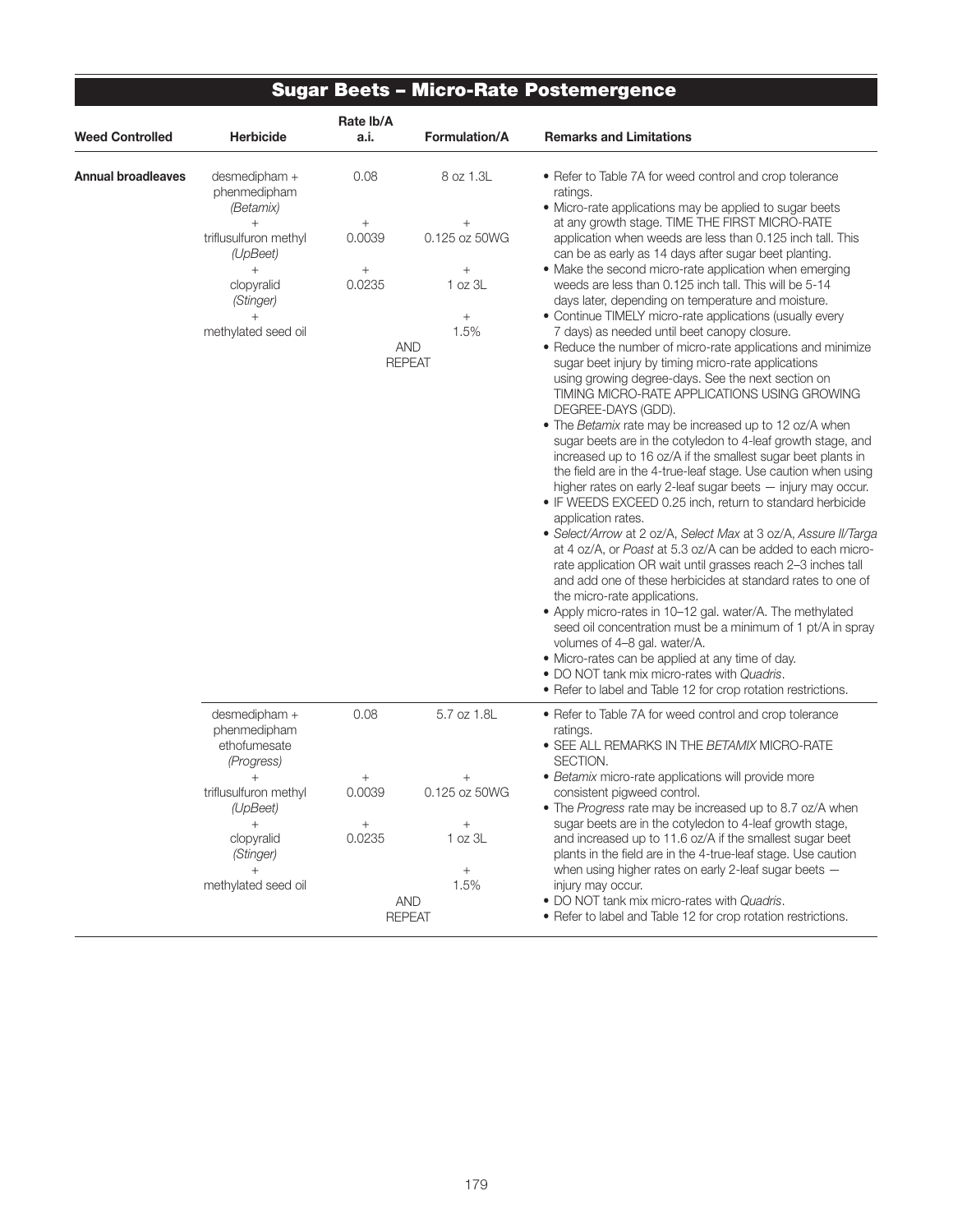### Sugar Beets – Timing Micro-Rate Applications Using Growing Degree-Days (GDD)

| GDD formula $=$ $-$  | (High Temp. + Low Temp.)              | $-34^{\circ}F$ |  |  |  |  |  |
|----------------------|---------------------------------------|----------------|--|--|--|--|--|
| EXAMPLE CALCULATION: |                                       |                |  |  |  |  |  |
|                      | Day 1 – (75 + 55) / 2 – 34 F – 31 GDD |                |  |  |  |  |  |

Day 1 = (75 + 55) / 2 – 34°F = 31 GDD Day  $2 = (80 + 60) / 2 - 34$ °F = 36 GDD

| Two-day accumulation | 67 GDD |
|----------------------|--------|
|                      |        |

• Timing micro-rate applications on GDD may reduce the number of herbicide applications during periods of cool weather.

#### GENERAL GUIDELINES:

- After the first micro-rate application, apply a micro-rate when 225 GDD have accumulated for average weed pressures on most soils. REPEAT.
- If soils are sandy, have high weed pressure, or are high in organic matter, adjust application timings to 175 GDD, particularly when pigweed is the target weed.
- Early in the season, when lambsquarters is the predominant species, micro-rate timings may be extended to 275 GDD. However, when pigweeds start to emerge, switch to 175 or 225 GDD.
- Delayed applications will result in reduced weed control.

#### Annual broadleaves desmedipham 0.5 3 pt 1.3L • Refer to Table 7A for weed control and crop tolerance phenmedipham ratings. *(Betamix)* • Split low rates of *Betamix* + *UpBeet* followed by *Betamix* + + + + *UpBeet* + *Stinger* may be applied to sugar beets at early triflusulfuron-methyl 0.0156 0.5 oz 50WG growth stages (less than the 4-true-leaf stage) to control *(UpBeet)* weed seedlings at the cotyledon stage. Weeds not completely controlled by the first treatment will be checked and FOLLOWED BY: controlled by the second application. • The second application MUST BE MADE AT LEAST desmedipham + 0.5 3 pt 1.3L 7 days but not more than 10 days AFTER the first phenmedipham application. *(Betamix)* • Growing degree-day recommendations for split low-rate +<br>triflusulfuron-methyl  $+$  +  $-$  400 GDD prior to the first application<br>triflusulfuron-methyl 0.0156 0.5 oz 50WG and 350 to 400 GDD prior to the second application 0.0156 0.5 oz 50WG and 350 to 400 GDD prior to the second application. *(UpBeet)* • The rate of *Betamix* in the second application can be + + + increased to 4.6 pt/A. clopyralid 0.094 0.25 pt 3L • Adding *Stinger* to the second application will control *(Stinger)* cocklebur and common and giant ragweed and improve lambsquarters control. • Add surfactant at 0.25% v/v to THE SECOND APPLICATION ONLY. • DISPERSE *UpBeet* thoroughly in the tank before adding other herbicides. • Rainfall within 6 hours of application may reduce control. • If *Stinger* is added, DO NOT plant dry beans for 18 months if organic matter is less than 2%. • Refer to label and Table 12 for crop rotation restrictions. Rate lb/A Weed Controlled Herbicide a.i. Formulation/A Remarks and Limitations

Sugar Beets – Early Postemergence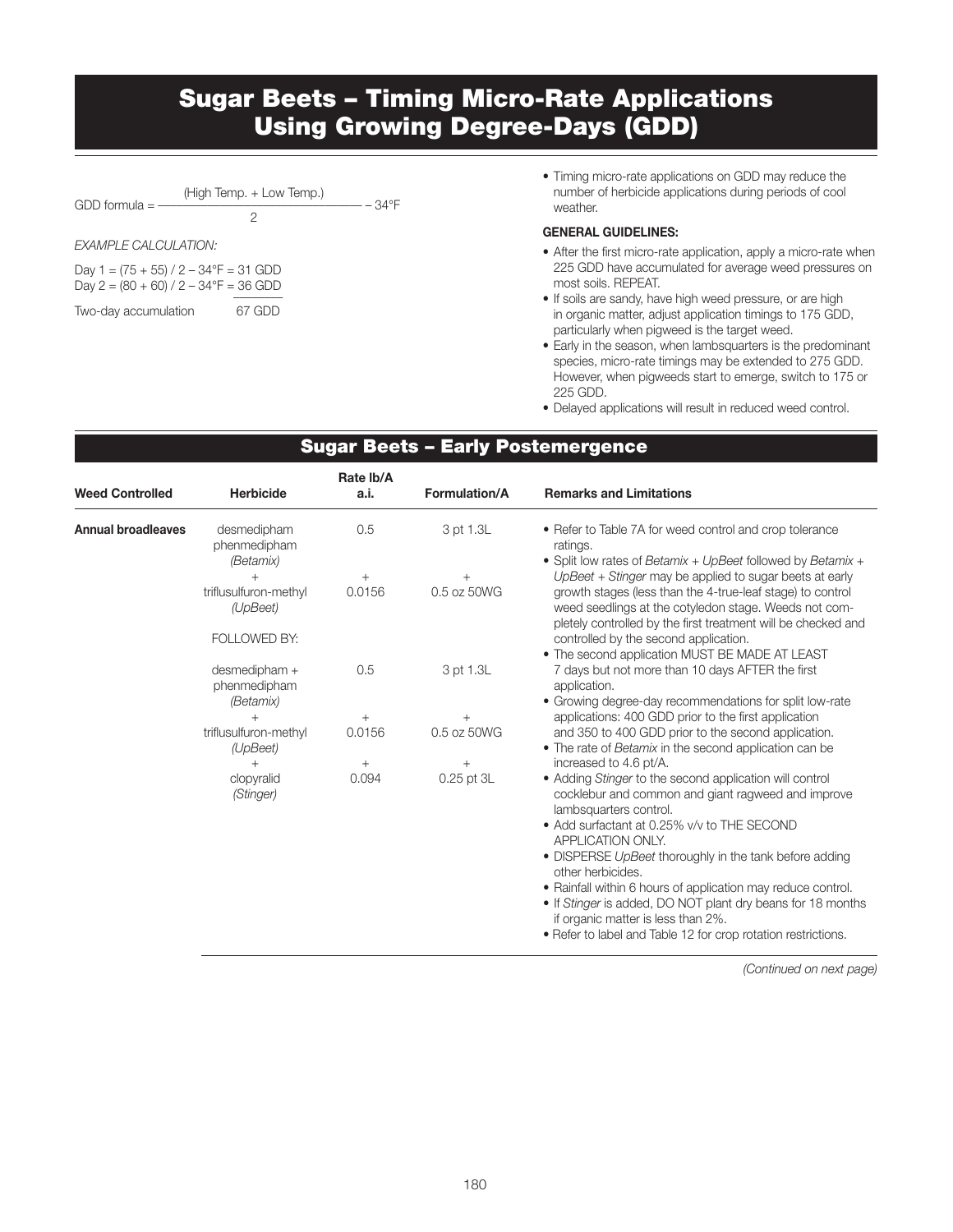|                           | <b>Sugar Beets - Early Postemergence (continued)</b>          |                   |                      |                                                                                                                                                                                                                                                                                                                                                                                                                                                                                                                                                                      |  |  |  |  |
|---------------------------|---------------------------------------------------------------|-------------------|----------------------|----------------------------------------------------------------------------------------------------------------------------------------------------------------------------------------------------------------------------------------------------------------------------------------------------------------------------------------------------------------------------------------------------------------------------------------------------------------------------------------------------------------------------------------------------------------------|--|--|--|--|
| <b>Weed Controlled</b>    | <b>Herbicide</b>                                              | Rate Ib/A<br>a.i. | Formulation/A        | <b>Remarks and Limitations</b>                                                                                                                                                                                                                                                                                                                                                                                                                                                                                                                                       |  |  |  |  |
| (continued)               |                                                               |                   |                      |                                                                                                                                                                                                                                                                                                                                                                                                                                                                                                                                                                      |  |  |  |  |
| <b>Annual broadleaves</b> | desmedipham +<br>phenmedipham +<br>ethofumesate<br>(Progress) | 0.25              | 1.13 pt 1.8L         | • Refer to Table 7A for weed control and crop tolerance<br>ratings.<br>• DISPERSE UpBeet thoroughly in the tank before adding<br>other herbicides.                                                                                                                                                                                                                                                                                                                                                                                                                   |  |  |  |  |
|                           | $^{+}$<br>triflusulfuron-methyl<br>(UpBeet)                   | $^{+}$<br>0.0156  | 0.5 oz 50WG          | • Split (low-rate) applications of Progress plus UpBeet<br>followed by Progress plus UpBeet plus Stinger<br>may be applied to sugar beets at early growth stages<br>(cotyledon to 4-true-leaf stage) to control weed seedlings                                                                                                                                                                                                                                                                                                                                       |  |  |  |  |
|                           | FOLLOWED BY:                                                  |                   |                      | at the cotyledon stage.<br>• The second application MUST BE MADE AT LEAST                                                                                                                                                                                                                                                                                                                                                                                                                                                                                            |  |  |  |  |
|                           | desmedipham +<br>phenmedipham +<br>ethofumesate<br>(Progress) | 0.33              | 1.5 pt 1.8L          | 7 days but not more than 10 days AFTER the first<br>application.<br>• Growing degree-day recommendations for split low-rate<br>applications: 400 GDD prior to the first application, and                                                                                                                                                                                                                                                                                                                                                                             |  |  |  |  |
|                           |                                                               | $^{+}$            |                      | 350 to 400 GDD prior to the second application.                                                                                                                                                                                                                                                                                                                                                                                                                                                                                                                      |  |  |  |  |
|                           | triflusulfuron methyl<br>(UpBeet)                             | 0.0156            | 0.5 oz 50WG          | • The rate of Progress in the second application can be<br>increased to 2 pt/A if sugar beets are at 2-leaf pairs                                                                                                                                                                                                                                                                                                                                                                                                                                                    |  |  |  |  |
|                           | clopyralid<br>(Stinger)                                       | $^{+}$<br>0.094   | $^{+}$<br>0.25 pt 3L | or larger.<br>• Adding UpBeet to Progress results in velvetleaf control and<br>provides more consistent control of pigweed, mustard,<br>smartweed and wild buckwheat.<br>• Stinger added to the second application controls cocklebur<br>and common and giant ragweed.<br>. DO NOT tank mix Progress split-rates with Quadris.<br>• Rainfall within 6 hours of application may reduce control.<br>• If Stinger is added, DO NOT plant dry beans for 18 months<br>if organic matter is less than 2%.<br>• Refer to label and Table 12 for crop rotation restrictions. |  |  |  |  |

| <b>Sugar Beets - Postemergence</b> |
|------------------------------------|
|------------------------------------|

| <b>Weed Controlled</b> | <b>Herbicide</b>                                                          | Rate Ib/A<br>a.i. | <b>Formulation/A</b>                                 | <b>Remarks and Limitations</b>                                                                                                                                                                                                                                                                                                                                                                                                                                                                                                                                                                                                                                                                                                                                                                                                                                                                                                                                                                                                                                                                                                                                                                                                                 |
|------------------------|---------------------------------------------------------------------------|-------------------|------------------------------------------------------|------------------------------------------------------------------------------------------------------------------------------------------------------------------------------------------------------------------------------------------------------------------------------------------------------------------------------------------------------------------------------------------------------------------------------------------------------------------------------------------------------------------------------------------------------------------------------------------------------------------------------------------------------------------------------------------------------------------------------------------------------------------------------------------------------------------------------------------------------------------------------------------------------------------------------------------------------------------------------------------------------------------------------------------------------------------------------------------------------------------------------------------------------------------------------------------------------------------------------------------------|
| Annual grasses         | s-metolachlor<br>(Dual Magnum, EverpreX)<br>OR<br>(Dual II Magnum, Cinch) | 1.27              | 1.33 pt 7.62 EC<br>0 <sub>R</sub><br>1.33 pt 7.64 EC | • Refer to Table 7A for weed control and crop tolerance<br>ratings.<br>• Dual Magnum, Dual II Magnum or Cinch should be applied<br>to sugar beets after they have 2 true leaves.<br>• Sugar beets MUST HAVE 2-fully expanded true leaves<br>before application; applications prior to this stage will result<br>in significant crop injury and possible stand reduction.<br>• Crop safety is greater when Dual Magnum, Dual II Magnum<br>or Cinch applications are made after beets reach the 4-leaf<br>stage.<br>• Dual Magnum, Dual II Magnum or Cinch may be tank mixed<br>with micro-rate or standard-split herbicide applications, or<br>with glyphosate for residual weed control in glyphosate-<br>resistant sugar beets.<br>• Dual Magnum, Dual II Magnum or Cinch will not control<br>emerged weeds, but will provide residual control of annual<br>grasses and some broadleaf weeds.<br>• MSU <b>does not</b> recommend preplant incorporated or<br>premergence applications of Dual Magnum, Dual II Magnum<br>or Cinch – severe stand reductions can occur.<br>• More than one postemergence application can be made, but<br>the total should not exceed 2.6 pt/A.<br>• Refer to label and Table 12 for crop rotation restrictions. |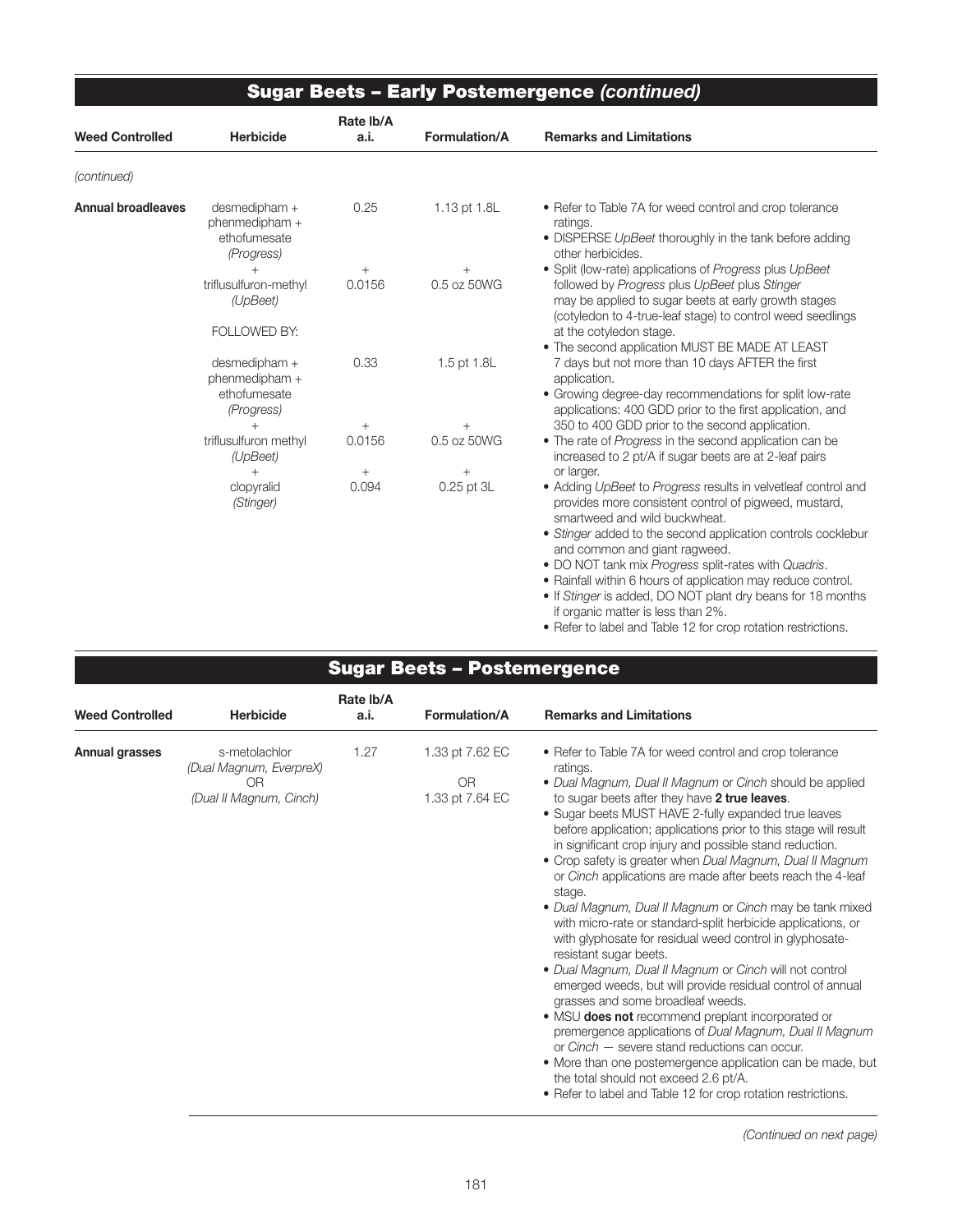|                        |                             |                   |                      | <b>Sugar Beets - Postemergence (continued)</b>                                                                                                                                                                                                                                                                                                                                                                                                                                                                                                                                                                                                                                                                                                                                                                                                                                                                                                                                                                                                                                                                                                                                         |  |  |  |  |
|------------------------|-----------------------------|-------------------|----------------------|----------------------------------------------------------------------------------------------------------------------------------------------------------------------------------------------------------------------------------------------------------------------------------------------------------------------------------------------------------------------------------------------------------------------------------------------------------------------------------------------------------------------------------------------------------------------------------------------------------------------------------------------------------------------------------------------------------------------------------------------------------------------------------------------------------------------------------------------------------------------------------------------------------------------------------------------------------------------------------------------------------------------------------------------------------------------------------------------------------------------------------------------------------------------------------------|--|--|--|--|
| <b>Weed Controlled</b> | <b>Herbicide</b>            | Rate Ib/A<br>a.i. | <b>Formulation/A</b> | <b>Remarks and Limitations</b>                                                                                                                                                                                                                                                                                                                                                                                                                                                                                                                                                                                                                                                                                                                                                                                                                                                                                                                                                                                                                                                                                                                                                         |  |  |  |  |
| (continued)            |                             |                   |                      |                                                                                                                                                                                                                                                                                                                                                                                                                                                                                                                                                                                                                                                                                                                                                                                                                                                                                                                                                                                                                                                                                                                                                                                        |  |  |  |  |
| <b>Annual grasses</b>  | dimethenamid-P<br>(Outlook) | 0.75              | 16 oz 6L             | • Refer to Table 7A for weed control and crop tolerance<br>ratings.<br>• Sugar beets MUST HAVE 2-fully expanded true leaves<br>before application; applications prior to this stage will result<br>in significant crop injury and possible stand reduction.<br>• Crop safety is greater when Outlook applications are made<br>after beets reach the 4-leaf stage.<br>• Apply Outlook before sugar beets exceed the 8-leaf stage.<br>• Outlook may be tank mixed with micro-rate or standard-split<br>herbicide applications, or with glyphosate for residual weed<br>control in glyphosate-resistant sugar beets.<br>· Outlook will not control emerged weeds, but will provide<br>residual control of annual grasses and some broadleaf<br>weeds.<br>• More than one application of Outlook can be made; maintain<br>a minimum of 14 days between applications, and the total<br>should not exceed 24 oz/A.<br>• Refer to label and Table 12 for crop rotation restrictions.                                                                                                                                                                                                          |  |  |  |  |
|                        | acetochlor<br>(Warrant)     | 1.125             | 3 pt 3SC             | • Refer to Table 7A for weed control and crop tolerance<br>ratings.<br>• Apply Warrant postemergence to sugar beet from the 2-leaf<br>up to the 8-leaf stage.<br>• Sugar beets MUST HAVE 2-fully expanded true leaves<br>before application; applications prior to this stage will result<br>in significant crop injury and possible stand reduction.<br>• Crop safety is greater when Warrant applications are made<br>after beets reach the 4-leaf stage.<br>. Warrant may be tank mixed with other herbicides labeled<br>for use in sugarbeet including glyphosate for residual weed<br>control in glyphosate-resistant sugarbeet.<br>• Warrant applied alone will not control emerged weeds,<br>but will provide residual control of annual grasses and<br>some small seeded broadleaf weeds, e.g., pigweed and<br>nightshade.<br>• More than one postemergence application can be made, but<br>the total should not exceed 4 qt/A of Warrant per season.<br>• If a sugarbeet stand is lost, replanting sugarbeet after a<br>Warrant application is not recommended and may result in<br>significant crop injury.<br>• Refer to label and Table 12 for crop rotation restrictions. |  |  |  |  |

*<sup>(</sup>Continued on next page)*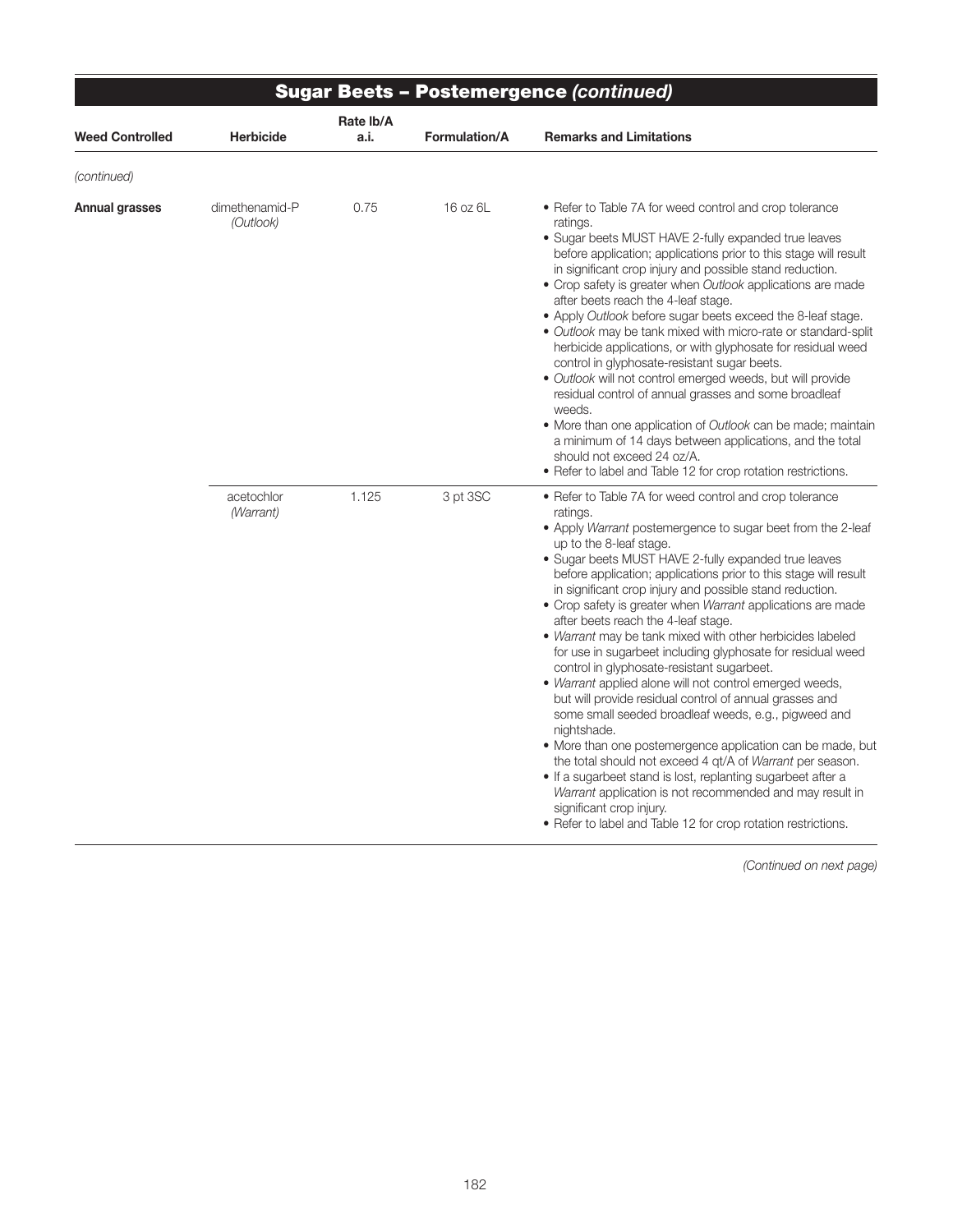| <b>Sugar Beets - Postemergence (continued)</b> |                                                 |                   |                                                               |                                                                                                                                                                                                                                                                                                                                                                                                                                                                                                                                                                                                                                                                                                                                                                                                                                                                                                                                                                                                                                          |  |  |  |  |
|------------------------------------------------|-------------------------------------------------|-------------------|---------------------------------------------------------------|------------------------------------------------------------------------------------------------------------------------------------------------------------------------------------------------------------------------------------------------------------------------------------------------------------------------------------------------------------------------------------------------------------------------------------------------------------------------------------------------------------------------------------------------------------------------------------------------------------------------------------------------------------------------------------------------------------------------------------------------------------------------------------------------------------------------------------------------------------------------------------------------------------------------------------------------------------------------------------------------------------------------------------------|--|--|--|--|
| <b>Weed Controlled</b>                         | <b>Herbicide</b>                                | Rate Ib/A<br>a.i. | Formulation/A                                                 | <b>Remarks and Limitations</b>                                                                                                                                                                                                                                                                                                                                                                                                                                                                                                                                                                                                                                                                                                                                                                                                                                                                                                                                                                                                           |  |  |  |  |
| <b>Velvetleaf</b>                              | triflusulfuron-methyl<br>(UpBeet)<br>surfactant | 0.0156            | 0.5 oz 50WG<br>$^{+}$<br>0.25%<br><b>AND</b><br><b>REPEAT</b> | • SEE TABLE BELOW, "Guidelines for Velvetleaf<br>Control with UpBeet."<br>• UpBeet provides better velvetleaf control than Pyramin<br>postemergence.<br>• DISPERSE UpBeet thoroughly in the tank before adding<br>surfactant.<br>• A MINIMUM OF Two applications are needed<br>For velvetleaf CONTROL.<br>• Apply to velvetleaf at the 1-true-leaf stage. REPEAT<br>application 7-10 days later.<br>• Add 2 qt/A 28% liquid nitrogen or 2.5 lb ammonium sulfate<br>in addition to surfactant if velvetleaf plants have 1 to 2 true<br>leaves and beets are at 2-leaf-pair stage.<br>• A third application of 0.5 oz/A of UpBeet + surfactant can be<br>made.<br>• The maximum amount of UpBeet that can be applied in<br>1 year is $2.5$ oz/A.<br>• UpBeet can be tank mixed with Betamix, Progress or<br>glyphosate.<br>• Rainfall within 6 hours of application may reduce control.<br>• Allow at least 60 days between UpBeet application and<br>sugar beet harvest.<br>• Refer to label and Table 12 for crop rotation restrictions. |  |  |  |  |

## Guidelines for Velvetleaf Control with UpBeet

| <b>Beet Size</b>          | <b>Velvetleaf Size</b>    | <b>Other Weeds?</b> | UpBeet Application*      |
|---------------------------|---------------------------|---------------------|--------------------------|
| cotyledon                 | $\cot v - 1$ st true leaf | No.                 | $UpBeet + NIS$           |
| > cotyledon               | $\cot y - 2nd$ true leaf  | No.                 | UpBeet + $28\%$ N + NIS  |
| $\cot v - 1$ st leaf pair | $\cot v - 1$ st true leaf | Yes                 | UpBeet + Betamix         |
| $\cot y - 1$ st leaf pair | $\cot y - 1$ st true leaf | Yes                 | UpBeet + Progressa       |
| $\geq$ 2nd leaf pair      | $\cot v - 1$ st true leaf | Yes                 | $UpBeet + Betamix + NIS$ |
| $\geq$ 2nd leaf pair      | $\cot y - 1$ st true leaf | Yes                 | UpBeet + Progressa       |

\* UpBeet at 0.5 oz/A. NIS—nonionic surfactant.

a DO NOT use if RoNeet was applied.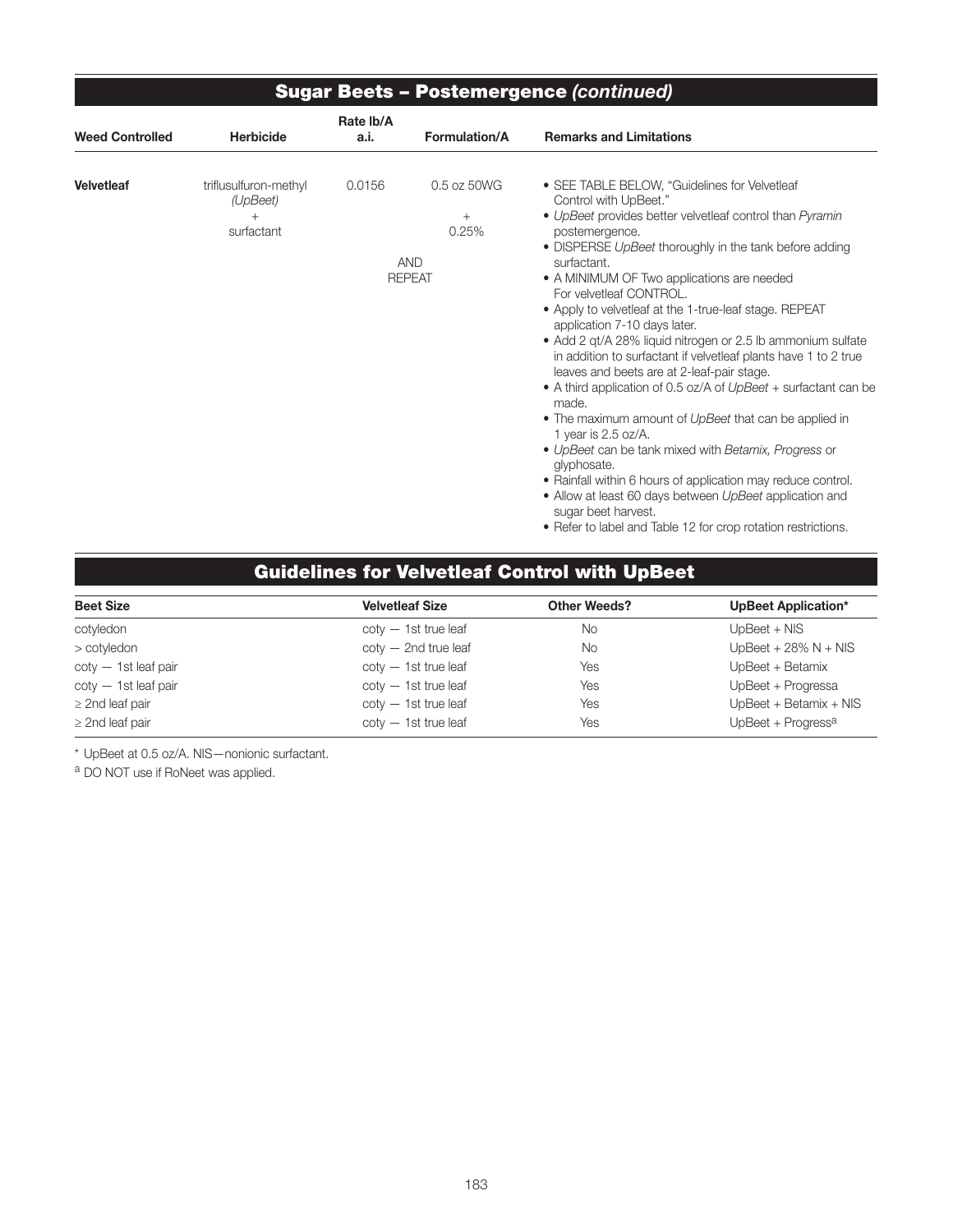| <b>Sugar Beets - Postemergence (continued)</b>                                                                                   |                                                                                                           |                   |                                                           |                                                                                                                                                                                                                                                                                                                                                                                                                                                                                                                                                                                                                                                                                                                                                                                                                                                                                                                                                                                                                                                                                                                                                                                                                                                                                                                                                                                                                                                                                                                                                                                                                                                                                                                                                                                                                                                                 |
|----------------------------------------------------------------------------------------------------------------------------------|-----------------------------------------------------------------------------------------------------------|-------------------|-----------------------------------------------------------|-----------------------------------------------------------------------------------------------------------------------------------------------------------------------------------------------------------------------------------------------------------------------------------------------------------------------------------------------------------------------------------------------------------------------------------------------------------------------------------------------------------------------------------------------------------------------------------------------------------------------------------------------------------------------------------------------------------------------------------------------------------------------------------------------------------------------------------------------------------------------------------------------------------------------------------------------------------------------------------------------------------------------------------------------------------------------------------------------------------------------------------------------------------------------------------------------------------------------------------------------------------------------------------------------------------------------------------------------------------------------------------------------------------------------------------------------------------------------------------------------------------------------------------------------------------------------------------------------------------------------------------------------------------------------------------------------------------------------------------------------------------------------------------------------------------------------------------------------------------------|
| <b>Weed Controlled</b>                                                                                                           | <b>Herbicide</b>                                                                                          | Rate lb/A<br>a.i. | <b>Formulation/A</b>                                      | <b>Remarks and Limitations</b>                                                                                                                                                                                                                                                                                                                                                                                                                                                                                                                                                                                                                                                                                                                                                                                                                                                                                                                                                                                                                                                                                                                                                                                                                                                                                                                                                                                                                                                                                                                                                                                                                                                                                                                                                                                                                                  |
| Cocklebur<br>Ragweeds<br>Jimsonweed<br>Volunteer alfalfa<br><b>Sweet clover</b><br>Canada thistle<br><b>Perennial sowthistle</b> | clopyralid<br>(Stinger)<br>$^{+}$<br>crop oil concentrate                                                 | $0.09 - 0.18$     | $0.25 - 0.5$ pt $3L$<br>$^{+}$<br>1%                      | • Refer to Table 7A for weed control and crop tolerance<br>ratings.<br>• DO NOT use on sands, loamy sands, or permeable soils<br>where water tables are shallow because of potential<br>groundwater contamination.<br>• Apply 0.25 pt/A to control cocklebur, giant ragweed,<br>jimsonweed, volunteer alfalfa and sweet clover up to the<br>6-leaf stage and common ragweed up to the 5-leaf stage.<br>• Smartweed, wild buckwheat, and nightshade up to the<br>3-leaf stage will be suppressed at 0.25 pt/A.<br>. Tank mix with other postemergence herbicides to control<br>other annual broadleaf weeds<br>• After sugar beets have reached the third leaf pair, apply 0.33<br>pt/A to Canada thistle (just prior to flowering) for control.<br>Increase the rate to 0.5 pt/A under drought conditions. DO<br>NOT include crop oil concentrate if 0.5 pt/A is tank mixed<br>with Betamix or Progress.<br>• After sugar beets have reached the third leaf pair, apply 0.5<br>pt/A for perennial sowthistle control. Increase the rate to<br>0.67 pt/A under drought conditions. DO NOT tank mix with<br>other herbicides for perennial thistle control.<br>• DO NOT apply within 45 days of beet harvest.<br>• Rotation restrictions for dry beans and soybean are based<br>on rainfall during the twelve months following application and<br>soil organic matter. Dry beans and soybeans can be planted<br>10.5 months after Stinger application if rainfall is more than<br>15 inches during the 12 months following application and<br>soil organic matter is greater than 2%. The rotation restriction<br>is 18 months if either of these of these restrictions are not<br>met. Dry beans are more sensitive and should not be planted<br>for 18 months if soil organic is less than 2%.<br>• Refer to label and Table 12 for crop rotation restrictions. |
| <b>Annual grasses</b><br><b>Volunteer corn</b><br><b>Cereals</b><br>Quackgrass                                                   | quizalofop-<br>P-methyl<br>(Assure II/Targa)<br>$\! +$<br>crop oil concentrate<br>$+$<br>ammonium sulfate | $0.03 - 0.06$     | 5-10 oz 0.88L<br>$\! + \!\!\!\!$<br>1%<br>$+$<br>$2.5$ lb | • Refer to Table 7A for weed control and crop tolerance<br>ratings.<br>• Apply 7 oz/A to actively growing annual grasses up to<br>4 inches tall; 8 oz/A is required for barnyardgrass and<br>crabgrass control.<br>• Apply 5 oz/A for control of volunteer corn up to<br>18 inches tall.<br>• Apply 8 oz/A to control spring-seeded cereals<br>up to 4 inches tall.<br>• Apply 10 oz/A to control fall-seeded cereals.<br>• Make an application of 10 oz/A to 6- to 8-inch-tall quack-<br>grass. A second application of 7 oz/A may be required<br>14-21 days later.<br>• Surfactant may be used instead of crop oil concentrate.<br>Ammonium sulfate is not required for all Assure II/Targa<br>applications.<br>• Grass control may be reduced if Assure II/Targa is tank<br>mixed with Betamix, Progress, or UpBeet. Apply 5 days later.<br>• DO NOT include ammonium sulfate with Betamix, Progress,<br>UpBeet, or Stinger tank mixes.<br>• Assure II/Targa at 4 oz/A can be added to each micro-rate<br>application for annual grass control.<br>• DO NOT apply within 45 days of beet harvest.<br>• Refer to label and Table 12 for additional crop rotation<br>restrictions.                                                                                                                                                                                                                                                                                                                                                                                                                                                                                                                                                                                                                                                                             |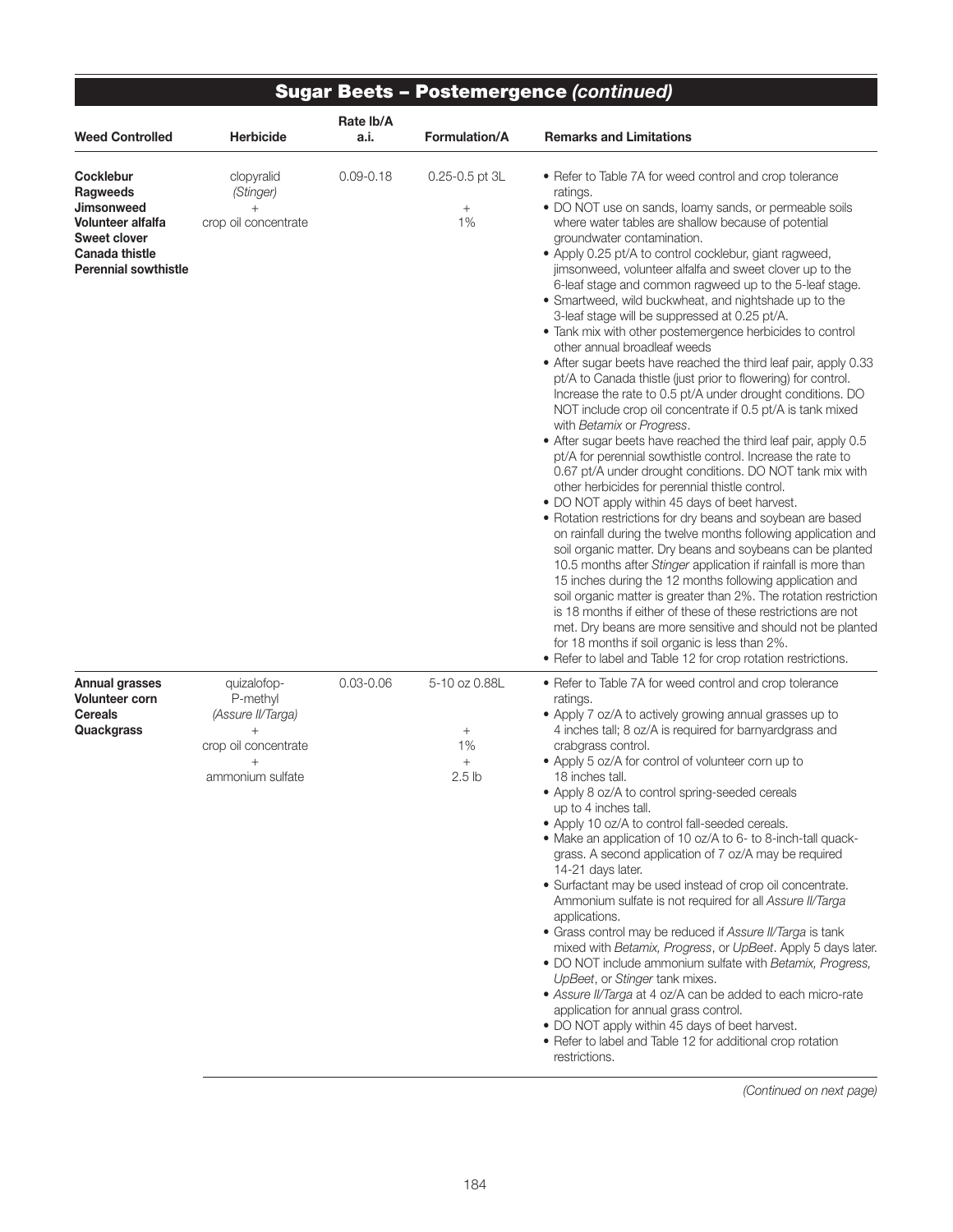| <b>Sugar Beets - Postemergence (continued)</b>                   |                                                                                       |                   |                                                                                 |                                                                                                                                                                                                                                                                                                                                                                                                                                                                                                                                                                                                                                                                                                                                                                                                                                                                                                                                                                                                                                                                                                                                                                                                                        |
|------------------------------------------------------------------|---------------------------------------------------------------------------------------|-------------------|---------------------------------------------------------------------------------|------------------------------------------------------------------------------------------------------------------------------------------------------------------------------------------------------------------------------------------------------------------------------------------------------------------------------------------------------------------------------------------------------------------------------------------------------------------------------------------------------------------------------------------------------------------------------------------------------------------------------------------------------------------------------------------------------------------------------------------------------------------------------------------------------------------------------------------------------------------------------------------------------------------------------------------------------------------------------------------------------------------------------------------------------------------------------------------------------------------------------------------------------------------------------------------------------------------------|
| Weed Controlled                                                  | <b>Herbicide</b>                                                                      | Rate lb/A<br>a.i. | <b>Formulation/A</b>                                                            | <b>Remarks and Limitations</b>                                                                                                                                                                                                                                                                                                                                                                                                                                                                                                                                                                                                                                                                                                                                                                                                                                                                                                                                                                                                                                                                                                                                                                                         |
| (continued)                                                      |                                                                                       |                   |                                                                                 |                                                                                                                                                                                                                                                                                                                                                                                                                                                                                                                                                                                                                                                                                                                                                                                                                                                                                                                                                                                                                                                                                                                                                                                                                        |
| Annual grasses<br>Volunteer corn<br><b>Cereals</b><br>Quackgrass | fluazifop-P-butyl<br>(Fusilade DX)<br>$^{+}$<br>crop oil concentrate                  | 0.188             | 12 oz 2L<br>$\! + \!\!\!\!$<br>1%                                               | • Refer to Table 7A for weed control and crop tolerance<br>ratings.<br>• Apply 6 oz/A of Fusilade DX to control volunteer corn.<br>• Apply 8 oz/A to control spring seeded cereals up to<br>6 inches tall.<br>• Two applications 7-14 days apart are usually needed for<br>control of perennial grasses.<br>. DO NOT apply more than 48 oz/A of Fusilade DX per<br>season.<br>. DO NOT apply within 90 days of sugarbeet harvest.<br>• Refer to label and Table 12 for crop rotation restrictions.                                                                                                                                                                                                                                                                                                                                                                                                                                                                                                                                                                                                                                                                                                                     |
|                                                                  | sethoxydim<br>(Poast)<br>$^{+}$<br>crop oil concentrate<br>$^{+}$<br>ammonium sulfate | $0.19 - 0.29$     | 1-1.5 pt 1.5SC<br>$\! + \!\!\!\!$<br>1%<br>$\! + \!\!\!\!$<br>2.5 <sub>lb</sub> | • Refer to Table 7A for weed control and crop tolerance ratings.<br>· Poast is not as effective as the other postemergence grass<br>herbicides.<br>• For foxtails, barnyardgrass, and fall panicum 8 inches or<br>less and crabgrass 4 inches or less, apply 1 pt/A. The rate<br>can be reduced to 0.75 pt/A if grasses are 1-4 inches tall.<br>• Apply 1 pt/A for control of volunteer corn up to 20 inches tall.<br>• Apply 1.5 pt/A to cereals prior to tillering (less than 4 inches<br>tall).<br>• Make an application of 1.5 pt/A to 6- to 8-inch-tall quack-<br>grass. A second application of 1 pt/A may be required<br>14-21 days later.<br>• Grass control may be reduced if Poast is tank mixed with<br>Betamix, Progress or UpBeet. Apply 5 days later.<br>. DO NOT include ammonium sulfate with Betamix, Progress,<br>UpBeet or Stinger tank mixes.<br>• DO NOT apply within 60 days of beet harvest.<br>• Refer to label and Table 12 for crop rotation restrictions.                                                                                                                                                                                                                                   |
|                                                                  | clethodim<br>(Select/Arrow)<br>$+$<br>crop oil concentrate<br>ammonium sulfate        | $0.09 - 0.25$     | 6-16 oz 2EC<br>$\! + \!\!\!\!$<br>1%<br>$^{+}$<br>2.5 lb                        | • Refer to Table 7A for weed control and crop tolerance ratings.<br>• For foxtails, barnyardgrass, and fall panicum 8 inches or<br>less and crabgrass 4 inches or less, apply 6 oz/A. The rate<br>can be reduced to 4-5 oz/A if grasses are 1-4 inches tall.<br>• Apply 6 oz/A for control of volunteer corn up to 18 inches tall.<br>The rate can be reduced to 4 oz/A if corn is 4-12 inches tall.<br>• Oats can be controlled with 8 oz/A.<br>• Spring-seeded cereals are labeled for control at 8 oz/A.<br>However, 16 oz/A will provide more consistent control.<br>• Apply 16 oz/A to control fall-seeded cereals. Cereals should<br>not exceed 6 inches tall.<br>• Two applications of 8 oz/A, 14-21 days apart, are generally<br>needed for quackgrass control.<br>• Grass control may be reduced if Select/Arrow is tank mixed<br>with Betamix, Progress or UpBeet. Apply 5 days later.<br>• Select/Arrow at 2 oz/A can be added to each micro-rate<br>application for annual grass control.<br>• DO NOT include ammonium sulfate with Betamix, Progress,<br>UpBeet or Stinger tank mixes.<br>• DO NOT apply within 40 days of beet harvest.<br>• Refer to label and Table 12 for crop rotation restrictions. |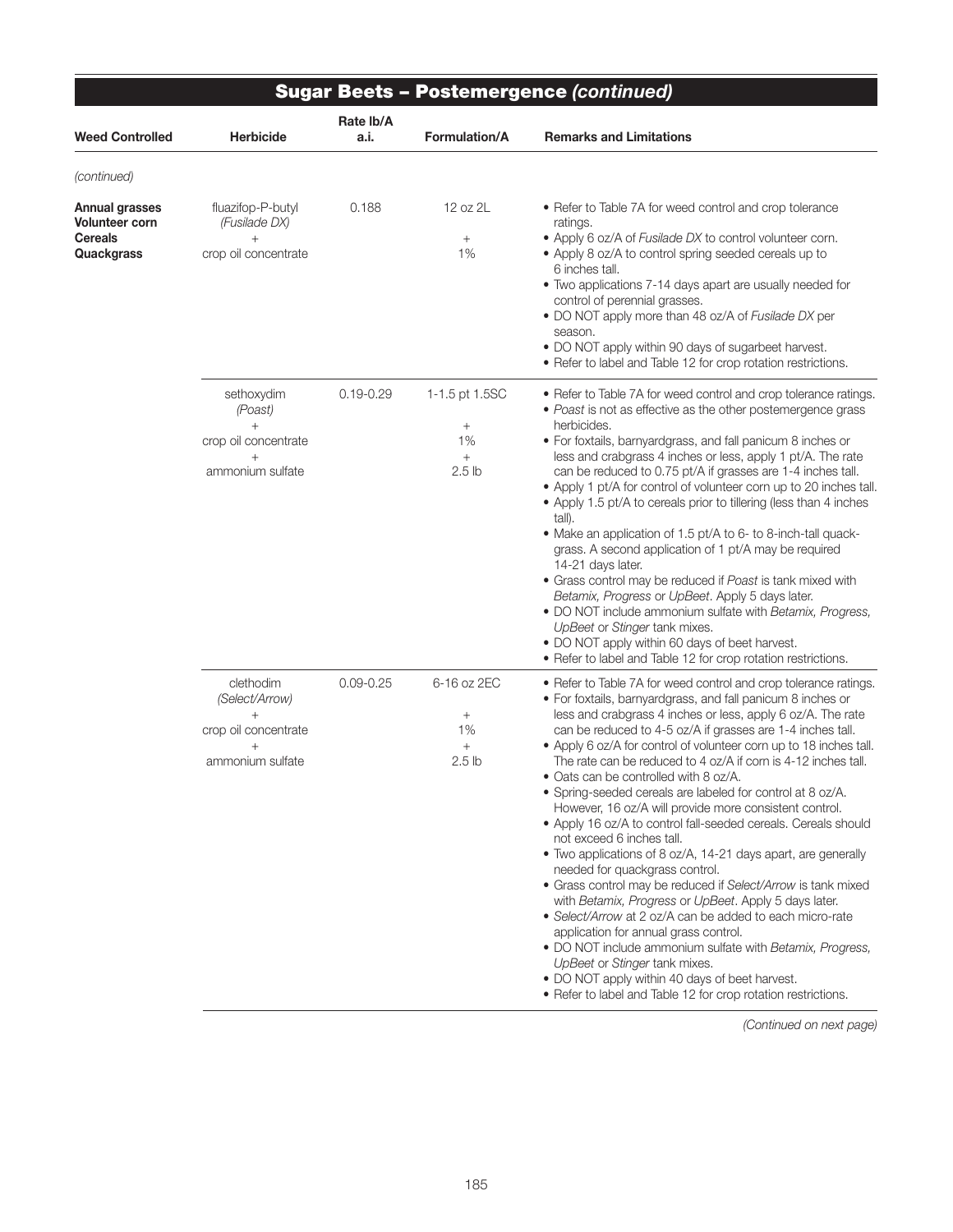| <b>Sugar Beets - Postemergence (continued)</b>                                 |                                                                       |                   |                                                         |                                                                                                                                                                                                                                                                                                                                                                                                                                                                                                                                                                                                                                                                                                                                                                                                                                                                                                                                                                                                                                                                                                                                                                                                                                                                                                                                            |  |
|--------------------------------------------------------------------------------|-----------------------------------------------------------------------|-------------------|---------------------------------------------------------|--------------------------------------------------------------------------------------------------------------------------------------------------------------------------------------------------------------------------------------------------------------------------------------------------------------------------------------------------------------------------------------------------------------------------------------------------------------------------------------------------------------------------------------------------------------------------------------------------------------------------------------------------------------------------------------------------------------------------------------------------------------------------------------------------------------------------------------------------------------------------------------------------------------------------------------------------------------------------------------------------------------------------------------------------------------------------------------------------------------------------------------------------------------------------------------------------------------------------------------------------------------------------------------------------------------------------------------------|--|
| <b>Weed Controlled</b>                                                         | <b>Herbicide</b>                                                      | Rate Ib/A<br>a.i. | Formulation/A                                           | <b>Remarks and Limitations</b>                                                                                                                                                                                                                                                                                                                                                                                                                                                                                                                                                                                                                                                                                                                                                                                                                                                                                                                                                                                                                                                                                                                                                                                                                                                                                                             |  |
| (continued)                                                                    |                                                                       |                   |                                                         |                                                                                                                                                                                                                                                                                                                                                                                                                                                                                                                                                                                                                                                                                                                                                                                                                                                                                                                                                                                                                                                                                                                                                                                                                                                                                                                                            |  |
| Annual grasses<br><b>Volunteer corn</b><br><b>Cereals</b><br><b>Quackgrass</b> | clethodim<br>(Select Max)<br>$^{+}$<br>surfactant<br>ammonium sulfate | $0.07 - 0.18$     | 6-16 oz 0.97EC<br>$^{+}$<br>0.25%<br>$^{+}$<br>$2.5$ lb | • Refer to Table 7A for weed control and crop tolerance ratings.<br>• For foxtails, barnyardgrass, and fall panicum 8 inches or<br>less and crabgrass 4 inches or less, apply 9 oz/A. The rate<br>can be reduced to 6 oz/A if grasses are 1-4 inches tall.<br>• Apply 6 oz/A for volunteer corn control.<br>• Oats can be controlled with 12 oz/A.<br>• Apply 24 oz/A to for consistent control of cereals. Cereals<br>should not exceed 6 inches tall.<br>• Two applications of 12 oz/A 14-21 days apart are generally<br>needed for quackgrass control.<br>• Tank mixes with <i>Warrant</i> have resulted in reduced volunteer<br>corn and grass control. To overcome this antagonism:<br>always add AMS, increase the Select Max rate by 33%,<br>apply with a crop oil concentrate, and add an acidifying<br>agent (i.e., LI-700 or FS Transform) or separate the<br>applications by 3 days.<br>• Grass control may be reduced if Select Max is tank mixed<br>with Betamix, Progress or UpBeet. Apply 5 days later.<br>• Select Max at 3 oz/A can be added to each micro-rate<br>application for annual grass control.<br>. DO NOT include ammonium sulfate with Betamix, Progress,<br>UpBeet or Stinger tank mixes.<br>• DO NOT apply within 40 days of beet harvest.<br>• Refer to label and Table 12 for crop rotation restrictions. |  |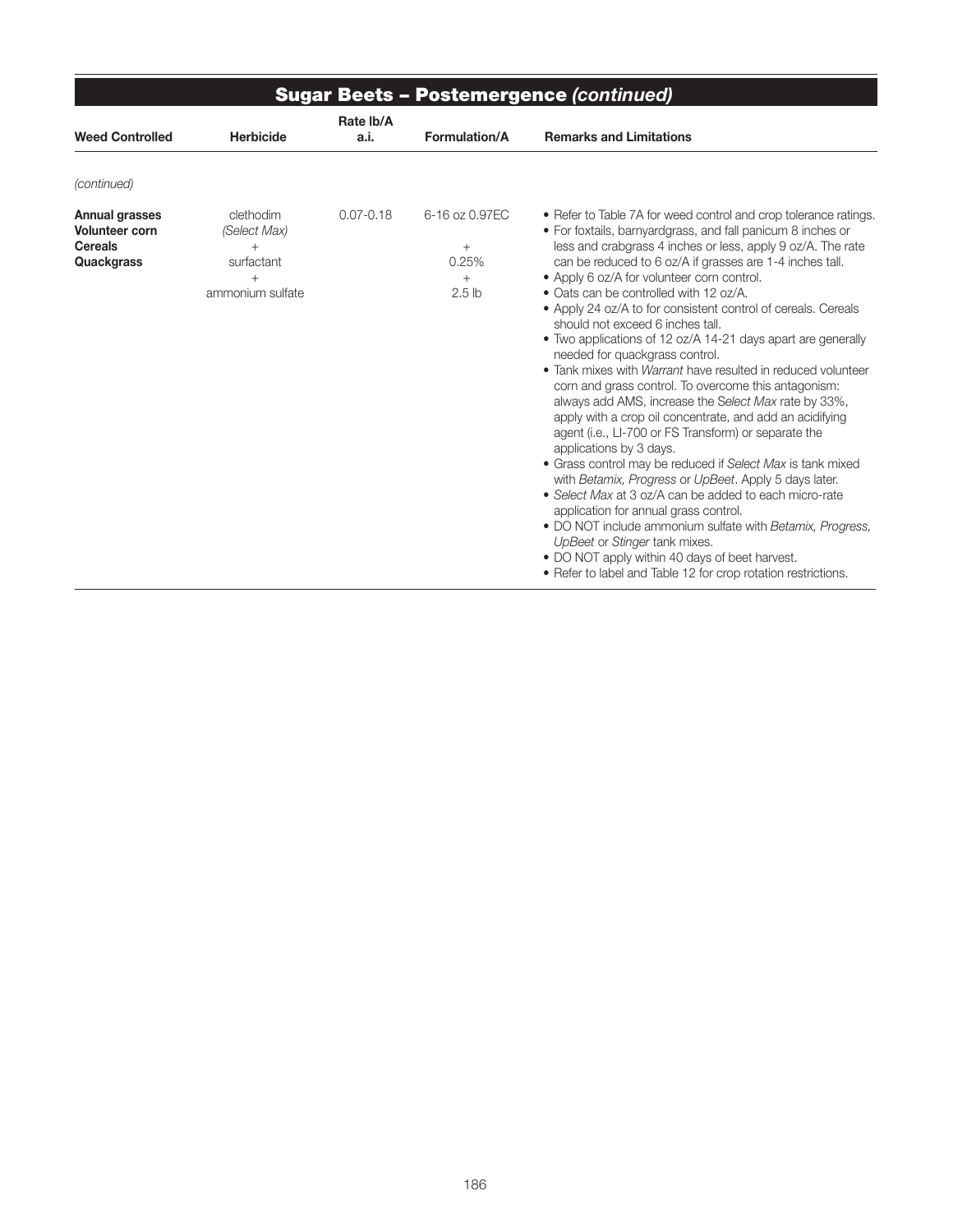### Weed Control in Glyphosate-Resistant Sugar Beets

Sugar beets that are resistant to glyphosate are designated *Roundup Ready* sugar beets. Glyphosate products labeled for postemergence use on glyphosate-resistant sugar beets can be broadcast applied postemergence on glyphosate-resistant sugar beets only. Read carefully all remarks and limitations written below and on the labels for each of the glyphosate products registered for use in glyphosate-resistant sugar beets. See Table 10 for a list of glyphosate products registered for use in glyphosate-resistant sugar beets.

| <b>Weed Controlled</b>                                                             | <b>Herbicide</b>                                           | Rate Ib/A<br>a.i.  | <b>Formulation/A</b>                     | <b>Remarks and Limitations</b>                                                                                                                                                                                                                                                                                                                                                                                                                                                                                                                                                                                                                                                                                                                                                                                                                                                                                                                                                                                                                                                                                                                                                                                                                                                                                                                                                                                                                                                                                                                                                                                                                                                                                                                                                                                                                                                                                                                                                                                                                                                                                                                                                                                                                                                                                                                                                                                                                                                                                                                                                                                                                                                                                                                                                                                                                                                                                                                                                                                                    |
|------------------------------------------------------------------------------------|------------------------------------------------------------|--------------------|------------------------------------------|-----------------------------------------------------------------------------------------------------------------------------------------------------------------------------------------------------------------------------------------------------------------------------------------------------------------------------------------------------------------------------------------------------------------------------------------------------------------------------------------------------------------------------------------------------------------------------------------------------------------------------------------------------------------------------------------------------------------------------------------------------------------------------------------------------------------------------------------------------------------------------------------------------------------------------------------------------------------------------------------------------------------------------------------------------------------------------------------------------------------------------------------------------------------------------------------------------------------------------------------------------------------------------------------------------------------------------------------------------------------------------------------------------------------------------------------------------------------------------------------------------------------------------------------------------------------------------------------------------------------------------------------------------------------------------------------------------------------------------------------------------------------------------------------------------------------------------------------------------------------------------------------------------------------------------------------------------------------------------------------------------------------------------------------------------------------------------------------------------------------------------------------------------------------------------------------------------------------------------------------------------------------------------------------------------------------------------------------------------------------------------------------------------------------------------------------------------------------------------------------------------------------------------------------------------------------------------------------------------------------------------------------------------------------------------------------------------------------------------------------------------------------------------------------------------------------------------------------------------------------------------------------------------------------------------------------------------------------------------------------------------------------------------------|
| Annual grasses<br><b>Annual broadleaves</b><br>Suppression of<br><b>Perennials</b> | glyphosate<br>(See Table 10)<br>$^{+}$<br>ammonium sulfate | $0.75 - 1.13$ a.e. | 22-32 oz 5.5L<br>$^{+}$<br>17 lb/100 gal | • APPLY TO GLYPHOSATE-RESISTANT SUGAR BEETS<br>ONLY.<br>• Refer to Table 7A for weed control and crop tolerance ratings.<br>• Many glyphosate products are registered for application to<br>glyphosate-resistant sugar beets. Read the label and see<br>Table 10 to determine application rates and additives needed<br>for different products.<br>• Glyphosate should be applied at a minimum rate of<br>0.75 lb a.e./A (22 oz of a 4.5 lb a.e./gal glyphosate<br>products, see Table 10).<br>• Always add ammonium sulfate (17 lb/100 gal) to maximize<br>glyphosate performance and reduce antagonism from hard<br>water.<br>• Glyphosate-resistant sugar beets should be planted in a<br>weed-free seedbed.<br>• The first glyphosate application should be made before<br>annual weeds exceed 2 inches tall. Subsequent applications<br>should be made before additional weed flushes are 4 inches<br>tall to maximize weed control and sugar beet yield.<br>• Two to four applications of glyphosate will be needed for<br>season-long weed control and to maximize sugar beet yield.<br>• Maximum in crop glyphosate applications include two appli-<br>cations prior to 8-leaf sugar beets totaling 1.9 lb a.e./A (56)<br>oz/A) and two applications after the 8-leaf stage until<br>30 days prior to harvest totaling 1.5 lb a.e./A (44 oz/A).<br>• Increase the glyphosate rate up to 1.1 lb a.e./A (32 oz/A) to<br>control hard-to-control weeds. This rate can only be used<br>prior to 8-leaf sugar beets.<br>• Dual Magnum, Dual II Magnum, Cinch, Outlook or Warrant<br>can be tank mixed with subsequent glyphosate applications<br>to provide residual control of late-emerging grasses and<br>pigweed. Sugar beets should have at least 4 true leaves.<br>See product descriptions.<br>• Postemergence grass herbicides may be tank mixed<br>with glyphosate to control VOLUNTEER GLYPHOSATE-<br>RESISTANT CORN. Consult the volunteer corn remarks<br>section for specific products and rates.<br>• Stinger at 2 to 4 oz/A should be tank-mixed with glyphosate<br>to control VOLUNTEER GLYPHOSATE-RESISTANT<br>SOYBEAN.<br>• Tank mix Stinger with glyphosate to control glyphosate-<br>resistant horseweed. Use a minimum of two applications<br>of Stinger at 3 oz/A. Best results have been observed with<br>three applications of Stinger at 2 oz/A followed by 4 oz/A<br>followed by 4 oz/A tank-mixed with glyphosate. Stinger has<br>a preharvest interval of 45 days. It is important not to exceed<br>a total of 10.7 fl oz of Stinger and to be mindful of crop<br>rotation restrictions, which can be found under the Stinger<br>Remarks and Limitations section in the sugarbeet section.<br>• The addition of micronutrient fertilizers (e.g., manganese) to<br>glyphosate can cause a reduction in weed control. For best<br>results, apply glyphosate and the fertilizers separately or<br>use a full-chelated form of the fertilizer, and always include<br>ammonium sulfate (17 lb/100 gal). |